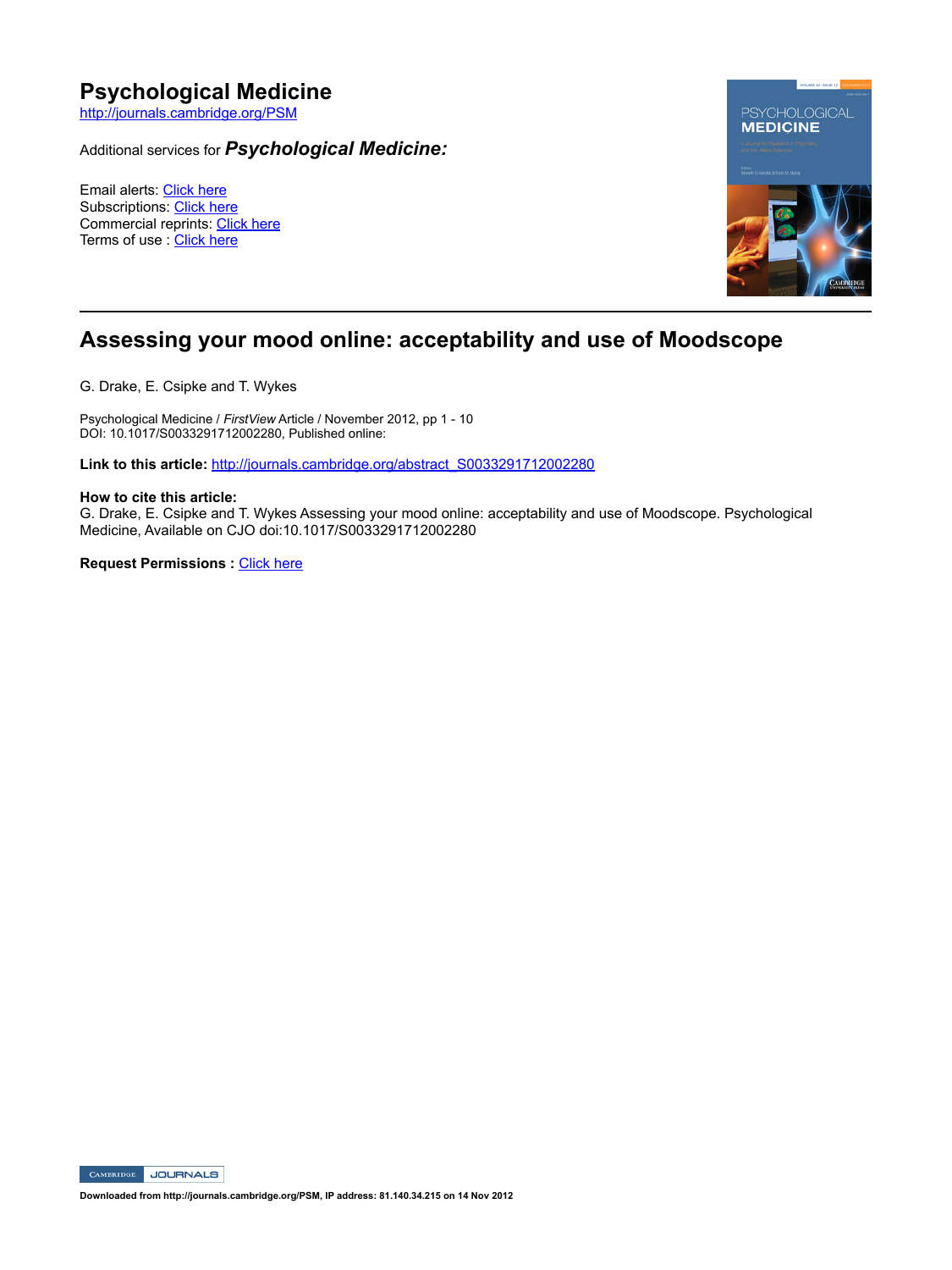# Assessing your mood online: acceptability and use of Moodscope

# G. Drake\*, E. Csipke and T. Wykes

Institute of Psychiatry, King's College London, UK

Background. Moodscope is an entirely service-user-developed online mood-tracking and feedback tool with built-in social support, designed to stabilize and improve mood. Many free internet tools are available with no assessment of acceptability, validity or usefulness. This study provides an exemplar for future assessments.

Method. A mixed-methods approach was used. Participants with mild to moderate low mood used the tool for 3 months. Correlations between weekly assessments using the Patient Health Questionnaire (PHQ-9) and the Generalized Anxiety Disorder Assessment (GAD-7) with daily Moodscope scores were examined to provide validity data. After 3 months, focus groups and questionnaires assessed use and usability of the tool.

Results. Moodscope scores were correlated significantly with scores on the PHQ-9 and the GAD-7 for all weeks, suggesting a valid measure of mood. Low rates of use, particularly toward the end of the trial, demonstrate potential problems relating to ongoing motivation. Questionnaire data indicated that the tool was easy to learn and use, but there were concerns about the mood adjectives, site layout and the buddy system. Participants in the focus groups found the tool acceptable overall, but felt clarification of the role and target group was required.

Conclusions. With appropriate adjustments, Moodscope could be a useful tool for clinicians as a way of initially identifying patterns and influences on mood in individuals experiencing low mood. For those who benefit from ongoing mood tracking and the social support provided by the buddy system, Moodscope could be an ongoing adjunct to therapy.

Received 1 March 2012 ; Revised 12 July 2012 ; Accepted 30 August 2012

Key words : Depression, mood tracking, self-help, social support, web-based.

#### Introduction

Guided self-help, psycho-educational interventions and computer-assisted psychotherapy (CAT) place more responsibility with the client in the treatment and management of their symptoms. CAT, in particular, is an increasingly popular method of addressing the growing demand for psychological help. An early review of CAT found high levels of satisfaction among patients and generally good outcomes for mild to moderate psychological distress (Wright & Wright, 1997). The authors highlight the advantages of using computers in therapy, including increasing confidentiality, reducing cost, promoting psycho-education and increasing access; many internet-based programmes can be used at home, 24 hours a day.

A meta-analysis of 12 randomized controlled trials of internet-based cognitive therapy found small to medium effect sizes for the treatment of symptoms of

depression and anxiety (Speck et al. 2007), and a review of computerized cognitive-behavioural therapy (CBT) packages for depression provided tentative support for their efficacy (Foroushani et al. 2011).

Alongside licensed programmes in treatment guidance, there has been a rapid growth in online self-help websites. Entering ' self-help depression' into Google brings up more than 77 million results, among which are countless online therapeutic tools. Although such resources can widen access to psychological services, the vast majority are never evaluated in terms of efficacy, feasibility and acceptability among users, or whether they cause inadvertent harm.

The focus of this paper is on free online self-help treatments, and in particular a new and entirely service-user-developed therapeutic tool: Moodscope. It has three main features. First, it allows users to rate their mood using an adapted version of the validated Positive and Negative Affect Schedule (PANAS; Watson et al. 1988) and provides graphs of mood over time. Second, it allows personal annotations that help the user to identify potential influences on mood. Third, social support is provided by allowing users to

<sup>\*</sup> Address for correspondence : Mr G. Drake, Institute of Psychiatry, King's College London, De Crespigny Park, London SE5 8AF, UK. (Email : g.drake.12@ucl.ac.uk)

The online version of this article is published within an Open Access environment subject to the conditions of the Creative Commons<br>Attribution-NonCommercial-ShareAlike licence <http://creativecommons.org/licenses/by-nc-sa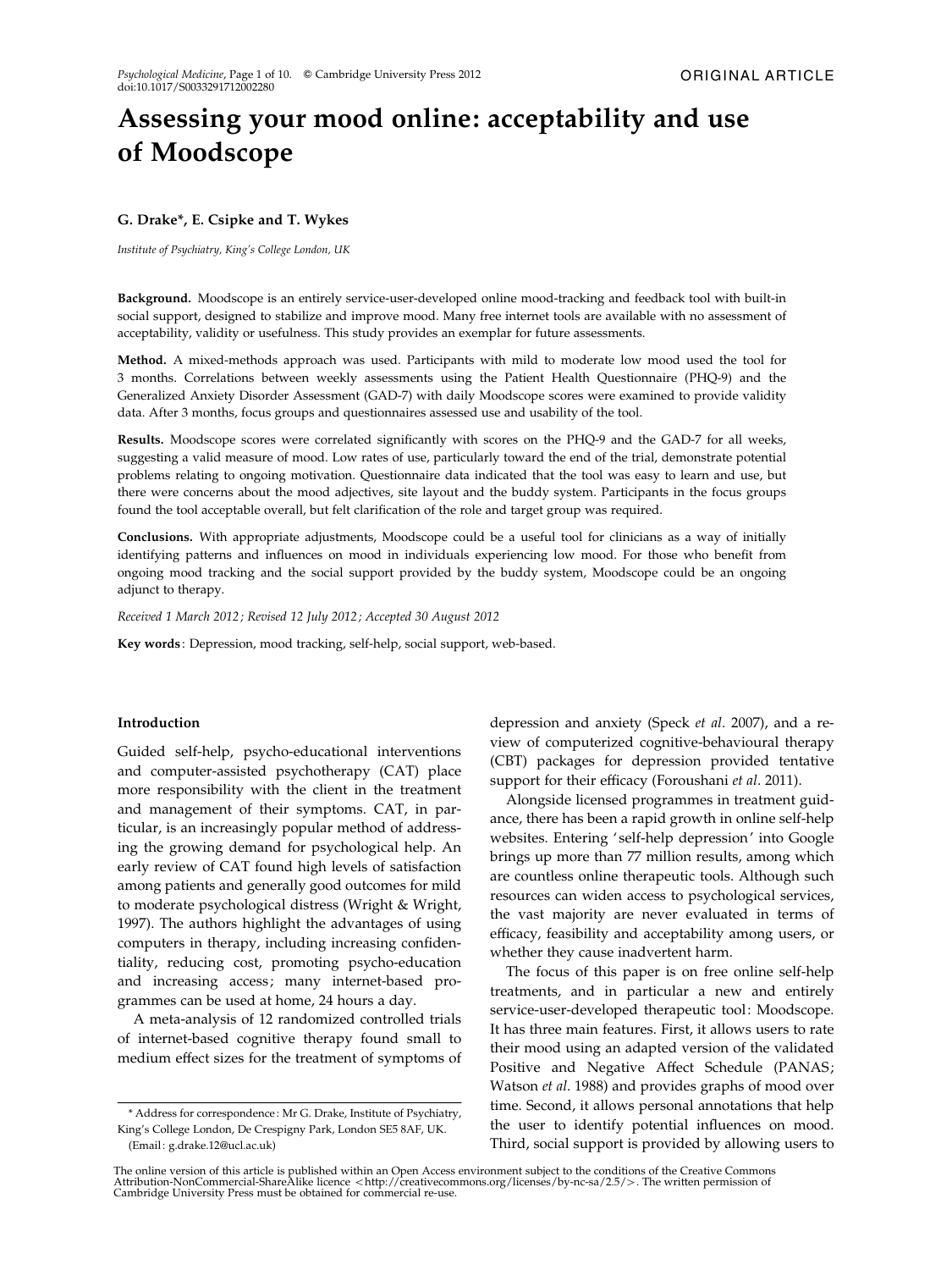nominate 'buddies', who automatically receive notifications of the mood rating, to which they can respond with feedback and support.

Mood rating is widely used in psychological treatments for depression and anxiety disorders, usually as an ongoing progress measure. It is less commonly a main mechanism of change in therapy. 'Mood labelling', defined as ' the ability to identify and characterize one's mood states', predicts positive affect and high self-esteem (Swinkels & Giuliano, 1995, p. 934). However, the same authors found that 'mood monitoring', or 'a tendency to scrutinise and focus on one's moods', predicted negative affect and greater rumination on negative thoughts (Swinkels & Giuliano, 1995, p. 934). It is therefore vital to examine Moodscope users' responses toward tracking and annotating influences on their mood, as it may produce unwanted effects.

The benefits of high levels of subjective social support for depressive symptoms are well evidenced (George et al. 1989; Moak & Agrwal, 2010). However, it is not known whether these benefits will transfer to Moodscope's buddy system, which originates online with an automated notification, or whether users would feel comfortable sharing mood scores with members of their support network.

The psycho-educational, mood-tracking and support features of Moodscope are embedded in many other freely available online programs (e.g. moodtracker.com, moodpanda.com, mood247.com). The aim of this pilot study is to explore the feasibility and acceptability of Moodscope among people experiencing mild to moderate low mood. However, it also provides an exemplar of how a mixed methods approach is useful in this area. We incorporate ongoing quantitative assessments of mood from the site and two validated mood measures, alongside focus group and questionnaire feedback on acceptability upon completion of the study, and the outcomes are likely to be relevant for other similar computerized treatment developments.

# Method

#### Design

The design comprised a 3-month longitudinal followup study of the use and acceptability of a novel online mood-monitoring tool, Moodscope, using a mixed methods approach. Use and acceptability were assessed through questionnaires and focus groups at the end of 3 months. Mood was assessed weekly using the Patient Health Questionnaire (PHQ-9; Spitzer et al. 1999) and the Generalized Anxiety Disorder Assessment (GAD-7; Spitzer et al. 2006). Changes in scores over time and correlations between these measures and daily Moodscope scores were examined to provide data on the validity of the tool.

#### Participants and recruitment

Participants were recruited from waiting rooms in six general practitioner (GP) surgeries across three South London boroughs. The inclusion criteria were: (1) a PHQ-9 score in the range requiring psychological treatment (5 to 14, mild to moderate depression) and (2) regular internet access.

Following informed consent, individuals were screened (Ethics Ref. No. 10/H0803/42).

#### Online therapeutic tool: Moodscope

Completing the mood assessment involves visiting a website (www.moodscope.com), signing in, and rating mood by selecting the extent to which each of 20 interactive mood-adjective playing cards describes current mood. The rating is based on the extent that users currently experience the 20 (positive and negative) emotions (e.g. 'proud', 'nervous', 'determined'). Cards appear one at a time and the user selects either the 'flip' or ' rotate' button until their selection (' very slightly or not at all', 'a little', 'quite a bit', 'extremely') is highlighted. They then click their selection and the next card appears. Test completion takes approximately 5 min and generates a daily score to enable mood tracking over time. Historical scores can be retrieved as a graph to which the user can add annotations.

Users receive two forms of feedback on mood: automated feedback from the website, which comprises a short, two-paragraph supportive summation based on comparisons between the most recent and previous scores (e.g. ' things aren't as good as they looked the last time you took the test and got 35%'); and optional feedback from a 'buddy' (or several buddies) who the user can nominate from their support network. Users are free to choose whether or not they add 'buddies'. After each completion of the mood assessment, an email containing the mood score is sent automatically to the buddy. Buddies have access to participants' graph but not the annotations.

#### Measures

# PHO-9

The PHQ-9 is a self-report screening and diagnostic nine-item measure, corresponding to the diagnostic criteria for DSM-IV major depressive disorder. Each item is scored from 'not at all' (0) to 'nearly every day' (3): a score of 15–27 indicates severe depression,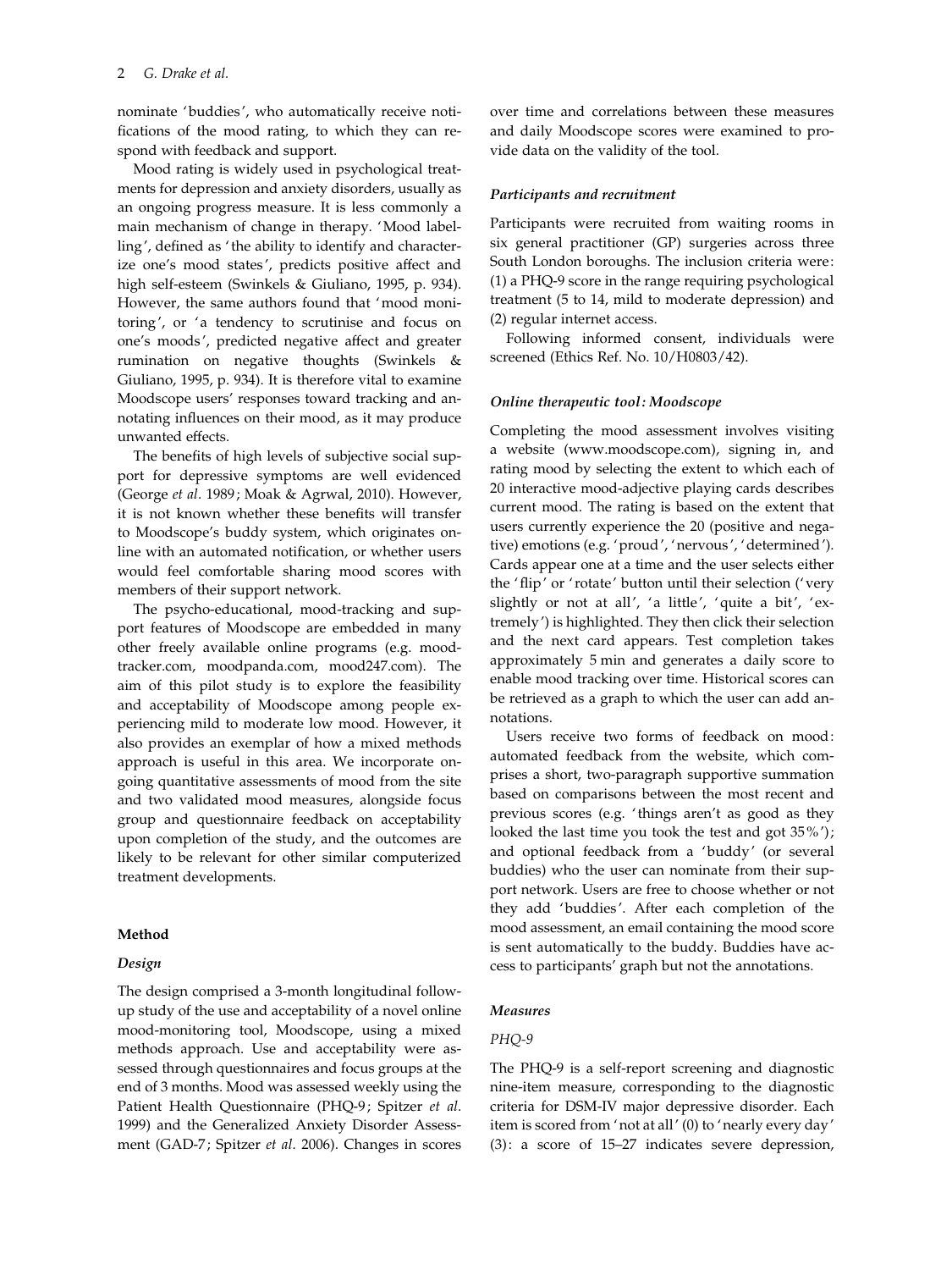5–14 indicates mild to moderate depression (Spitzer et al. 1999).

# GAD-7

GAD-7 is a seven-question screening measure for generalized anxiety disorder. Rated on a 0–3 scale, a score of 15–21 indicates severe anxiety, 5–14 indicates mild to moderate anxiety (Spitzer et al. 2006).

# Moodscope Usability and Usefulness Questionnaire

This questionnaire includes 17 structured questions to assess the helpfulness of the tool, ease of use, and the type and frequency of feedback from buddies. Openended questions about using the tool and suggestions for improvement were also included at the end of the questionnaire.

#### Qualitative data

We ran two focus groups, of four and five participants respectively. Preliminary analyses of the first group fed into the second group discussion as suggested by Corbin & Strauss (2008). The topic guide included the concept of mood monitoring and the various components of the Moodscope website rather than individuals' experiences with low mood. Focus groups were transcribed verbatim and analysed using thematic analysis.

#### Procedure

Participants signed up online to Moodscope for a period of 3 months. They were asked to complete the tool daily if possible but, failing this, as regularly as they could. A member of the research team was added as a silent buddy so that participant data were accessible independently of the Moodscope website.

The study researcher contacted participants by telephone or email to complete the weekly GAD-7 and PHQ-9 assessments. At the end of the first week of using Moodscope, participants who wanted to were asked to contact their nominated buddies, who were notified by email of the request. After 3 months, participants completed the Moodscope Usability and Usefulness Questionnaire, and those who consented attended the focus groups.

#### Focus group analysis

A thematic analysis of the two focus groups was carried out using NVivo9 software (QSR International Pty Ltd). Emerging themes were identified and their relative importance determined by frequency and 'uniqueness'. An independent rater coded one focus group. Differences in coding schemes were discussed Table 1. Descriptive comparison of participants who completed the trial with those who dropped out : sociodemographic variables

|                        | Completed   | Dropped out    |
|------------------------|-------------|----------------|
| Sample size, n         | 16          | 4              |
| Age (years),           | 38.9 (12.6) | 32.8 (15.3)    |
| mean (s.D.) [range]    | $[23 - 64]$ | $[20 - 55]$    |
| Gender, $n$ (%)        |             |                |
| Female                 | 12 (75)     | 3(75)          |
| Ethnicity, $n$ (%)     |             |                |
| <b>White British</b>   | 13 (81.3)   | 2(50)          |
| White European         | 3(18.7)     | $\theta$       |
| <b>Black British</b>   | 0           | 1(25)          |
| <b>Black Caribbean</b> | $\Omega$    | 1(25)          |
| Highest completed      |             |                |
| education, $n$ (%)     |             |                |
| Secondary              | 0           | 1(25)          |
| A level                | 3(18.8)     | 2(50)          |
| Undergraduate          | 7(43.8)     | 0              |
| Postgraduate           | 6(37.5)     | 1(25)          |
| Occupation, $n$ (%)    |             |                |
| Skilled/managerial     | 10(62.5)    | 1(25)          |
| Full-time student      | 1(6.3)      | 2(50)          |
| Unemployed             | 1(6.3)      | 1(25)          |
| Full-time mother       | 2(12.6)     | 0              |
| Retired                | 2(12.6)     | $\overline{0}$ |
|                        |             |                |

S.D., Standard deviation.

until consensus was reached. To provide triangulation, the agreed first-level coding scheme was then applied to the open-ended questionnaire responses of those participants who did not attend the focus groups; these responses aligned with the focus group data and no new codes were identified. Finally, the coded data were explored to identity overarching themes.

While moving inductively through the levels of analysis, a process of 'constant comparison' was used; this involved continually checking emerging themes against transcripts and first-level codes to refine them (Corbin & Strauss, 2008).

#### Results

Of the 20 participants who began the study, four dropped out within the first 2 weeks. The remaining 16 completed the entire 12 weeks. Table 1 shows the demographic characteristics of all participants.

#### Validity and changes in mood over time

Data in Table 2 illustrating changes in mood over time are interpreted descriptively. They give no indication of efficacy. Pearson's coefficient was used as an indicator of correlations between Moodscope, PHQ-9 and GAD-7 scores.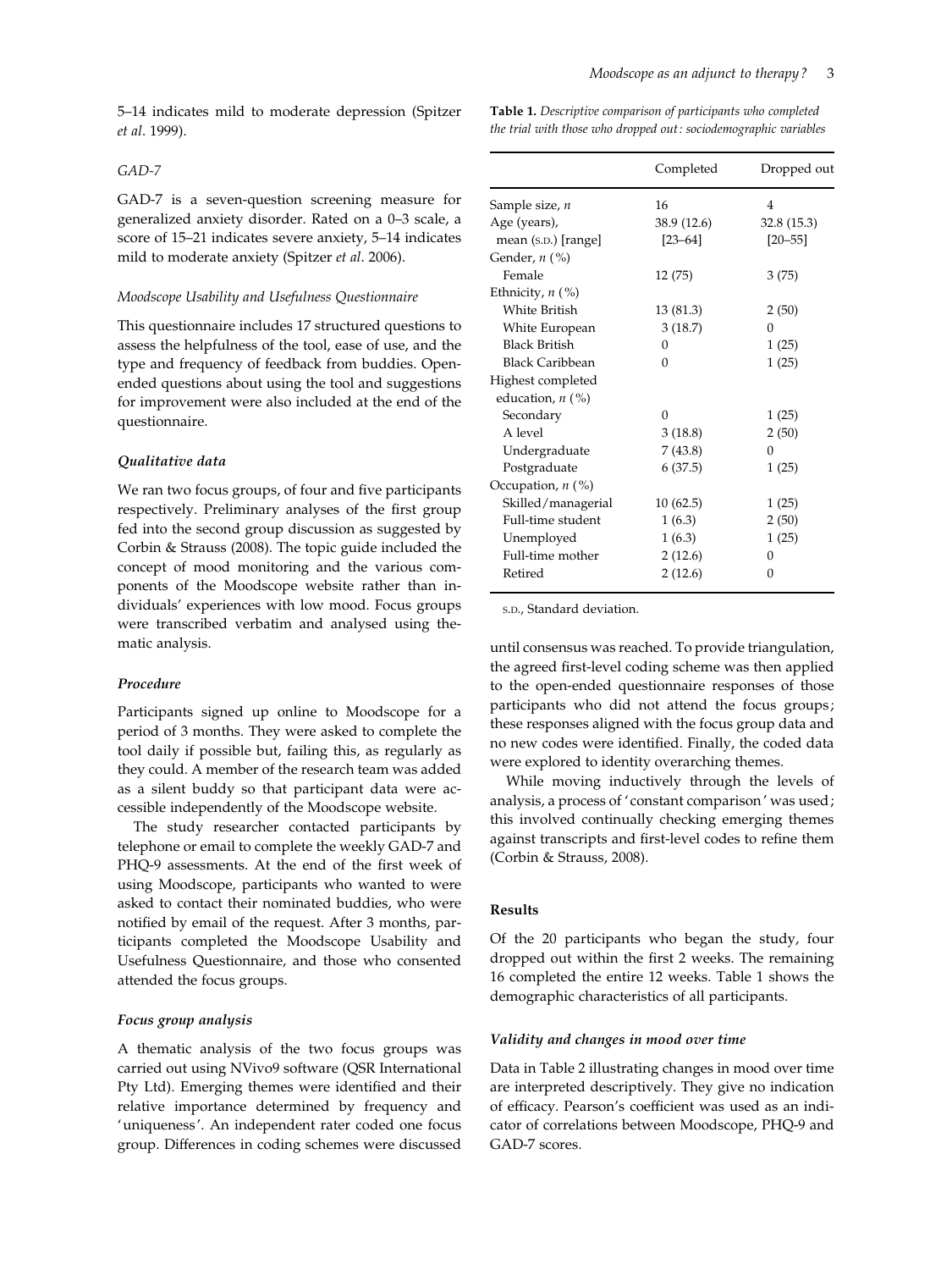| Week | PHQ-9 $(s.D.)$ [n] | $GAD-7$ (s.p.) $[n]$ | $Ms^a$ (s.p.) $[n]$ | Visits to Ms per week (s.p.) |
|------|--------------------|----------------------|---------------------|------------------------------|
| 1    | $10.2$ (4.7) [13]  | 9.2(4.6)[13]         | 35.4 (13.7) [16]    | 4.8(1.3)                     |
| 2    | 9.2(5.5)[13]       | 7.6(4.2)[13]         | 40.2(17.6)[16]      | 3.4(1.9)                     |
| 3    | 7.6(5.1)[13]       | 7.80 (4.7) [13]      | 45.1(23.8)[14]      | 3.6(2.1)                     |
| 4    | 6.9(2.8)[14]       | 6.37(4.3)[14]        | 47.1 (27.8) [13]    | 2.9(2.2)                     |
| 5    | 7.9(5.9)[13]       | 7.1(5.2)[13]         | 47.3 (24.2) [15]    | 2.9(1.8)                     |
| 6    | 7.9(5.9)[14]       | $6.2$ (4.8) [14]     | 46.7(22.4)[16]      | 3.3(1.6)                     |
|      | 7.0(5.6)[14]       | 6.4(4.9)[14]         | 44.0(24.1)[15]      | 2.9(1.8)                     |
| 8    | 7.5(6.0)[15]       | 7.1(6.2)[15]         | 45.7 (24.8) [15]    | 2.6(1.8)                     |
| 9    | 8.5(7.0)[14]       | 7.1(6.8)[14]         | 47.2(24.1)[14]      | 2.4(1.7)                     |
| 10   | 7.2(6.6)[14]       | 5.4(6.2)[14]         | 45.7(26.6)[14]      | 2.4(1.7)                     |
| 11   | 7.9(7.1)[11]       | 6.7(6.1)[11]         | 39.3 (26.3) [12]    | 2.3(2.0)                     |
| 12   | 7.5(6.6)[16]       | 6.7(6.9)[16]         | 42.0 $(29.8)$ [11]  | 2.1(2.2)                     |

Table 2. Mean weekly GAD-7, PHQ-9 and Ms scores, and mean visits to Ms per week

GAD-7, Seven-question Generalized Anxiety Disorder Assessment ; PHQ-9, nine-item Patient Health Questionnaire ; Ms, Moodscope ; S.D., standard deviation.

<sup>a</sup> A higher score signifies better mood.

#### Changes in mood over time

The most positive change in mood occurred within the first 2 weeks of Moodscope use. Importantly, no decrease in mood was found.

#### Validity as a daily measure of mood

As shown in Table 3, average weekly Moodscope scores were significantly correlated with PHQ-9 scores for all weeks and with GAD-7 scores for all except week 4, suggesting a valid measure of mood

However, the focus groups elucidated several issues pertinent to the perceived accuracy of Moodscope scores. Although instructed to describe how they feel at the moment of completing the assessment, participants reported that a more reflective style of completion was less susceptible to reactive fluctuations in mood over the course of the day, and more representative of overall daily mood.

If the questions were phrased as over the course of today how excited, inspired have you felt, my answers would have been very different from how do you feel right now. I think that idea of looking back in the evening; I think the evening's better than the day.

Furthermore, not all PANAS mood adjectives were seen as valid descriptors of daily mood. Several participants struggled to define and differentiate similar words such as ' jittery' and ' nervous'; one participant, for whom English was a second language, said the ' subtle differences don't mean as much'. Some felt that overall the assessment did not encapsulate daily mood.

There were some days when I was feeling something different and there was something missing … I wanted

Table 3. Pearson's r scores and significance levels for weekly PHQ-9–Moodscope and GAD-7–Moodscope correlations

| Week           | PHQ-9-Moodscope | GAD-7-Moodscope         |
|----------------|-----------------|-------------------------|
| 1              | $-0.749*$       | $-0.678*$               |
| $\overline{2}$ | $-0.718*$       | $-0.706*$               |
| 3              | $-0.833*$       | $-0.753*$               |
| 4              | $-0.859*$       | $-0.557$ ( $p = 0.07$ ) |
| 5              | $-0.806*$       | $-0.850*$               |
| 6              | $-0.674*$       | $-0.773*$               |
| 7              | $-0.835*$       | $-0.812*$               |
| 8              | $-0.758*$       | $-0.692*$               |
| 9              | $-0.924*$       | $-0.871*$               |
| 10             | $-0.732*$       | $-0.719*$               |
| 11             | $-0.736*$       | $-0.715*$               |
| 12             | $-0.642**$      | $-0.720*$               |

 $* p < 0.01$ ,  $* p < 0.05$ .

another word in there … there was something that wasn't captured.

# Acceptability of Moodscope as an online therapeutic tool

When asked how helpful Moodscope was, the average response was 5.6/10 (see Table 4). Attitudes towards helpfulness varied substantially between different aspects of the tool.

# Tracking mood over time

Participants responded favourably when asked about the helpfulness of tracking mood over time (7.2/10)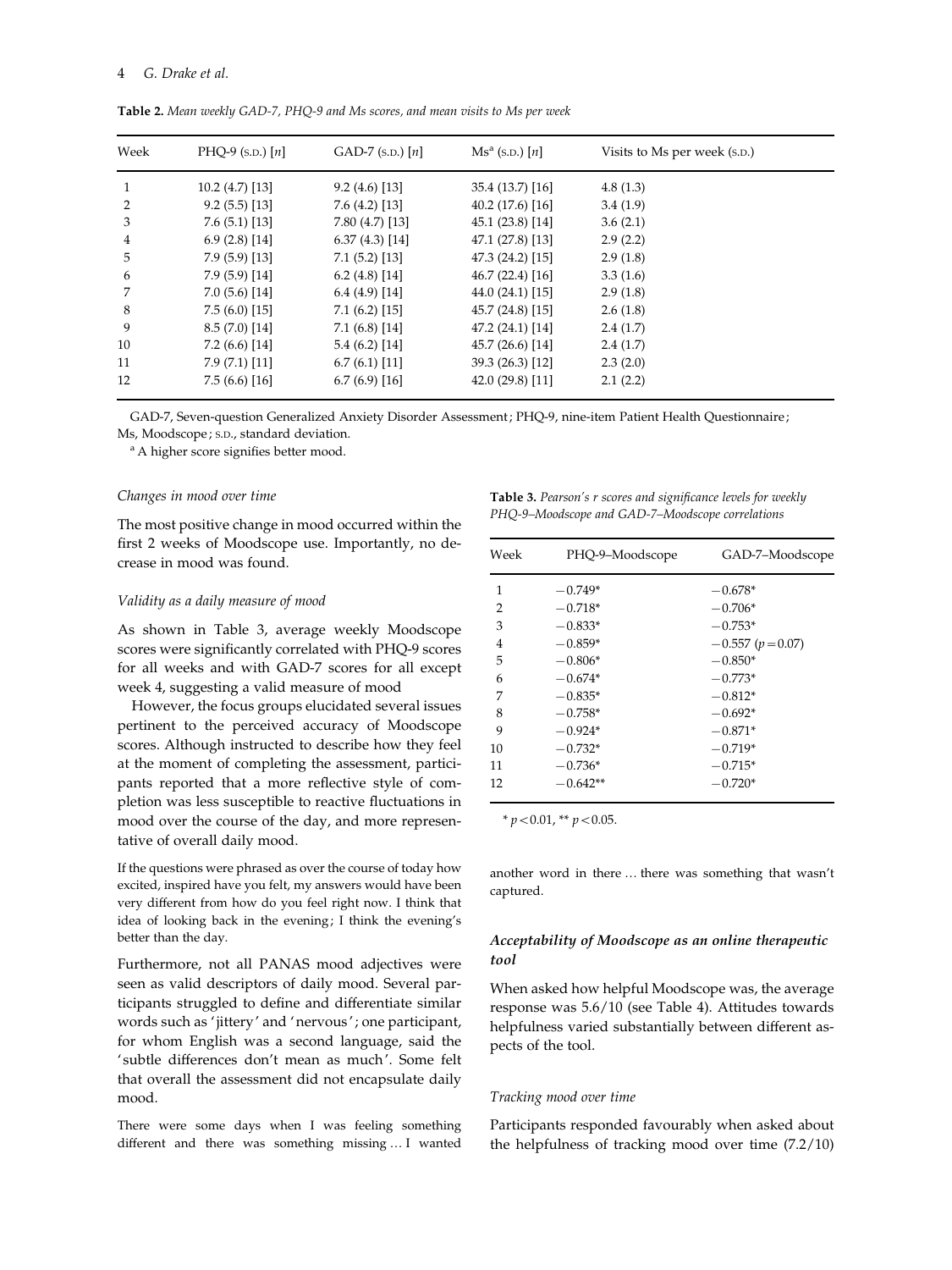Table 4. Moodscope Usability and Usefulness Questionnaire responses

|                                                                 | Mean <sup>a</sup> | s. <sub>D</sub> . (range) |
|-----------------------------------------------------------------|-------------------|---------------------------|
| How helpful was Ms?                                             | 5.6               | $2.28(2-10)$              |
| How helpful was it to see you mood tracked over time?           | 7.2               | $2.67(1-10)$              |
| How helpful was it to be able to make and see your annotations? | 6.4               | $2.83(1-10)$              |
| How helpful was the automatic feedback?                         | 4.9               | $3.28(1-10)$              |
| How easy was it to learn how to use Ms?                         | 9.3               | $0.92(8-10)$              |
| How easy was it to complete Ms once you got used to it?         | 9.0               | $1.71(4-10)$              |
| How easy was it to remember to complete Ms?                     | 7.0               | $3.01(1-10)$              |
| Did you find easy/convenient to get online to use Ms?           | 7.7               | $2.05(3-10)$              |
| Did you find it too time consuming?                             | 6.4               | $2.77(3-10)$              |
| Is rating your mood once a day frequent enough?                 | $\boldsymbol{n}$  | $\%$                      |
| Too infrequent                                                  |                   | 7.1                       |
| Slightly too infrequent                                         | $\Omega$          | $\mathbf{0}$              |
| Adequate                                                        | 3                 | 21.4                      |
| Slightly too frequent                                           | 3                 | 21.4                      |
| Too frequent                                                    | 7                 | 50                        |

| 6.57             | $2.07(4-10)$     |
|------------------|------------------|
|                  |                  |
| п                | $\%$             |
| $\boldsymbol{0}$ | $\boldsymbol{0}$ |
| $\boldsymbol{0}$ | $\mathbf{0}$     |
| 6                | 85.7             |
| 1                | 14.3             |
| $\mathbf{0}$     | $\mathbf{0}$     |
| п                | $\%$             |
| $\mathbf{0}$     | $\boldsymbol{0}$ |
| 2                | 28.6             |
| 5                | 71.4             |
| $\mathbf{0}$     | $\boldsymbol{0}$ |
| $\mathbf{0}$     | $\mathbf{0}$     |
| п                | $\%$             |
| $\boldsymbol{0}$ | $\mathbf{0}$     |
| 1                | 14.3             |
| 6                | 85.7             |
| $\mathbf{0}$     | $\mathbf{0}$     |
| $\mathbf{0}$     | $\mathbf{0}$     |
| $\boldsymbol{n}$ | $\%$             |
| 1                | 14.3             |
| $\overline{2}$   | 28.6             |
| 3                | 42.9             |
| 1                | 14.3             |
| $\mathbf{0}$     | $\mathbf{0}$     |
| $\boldsymbol{n}$ | $\%$             |
| 3                | 42.9             |
| $\mathbf{1}$     | 14.3             |
| 3                | 42.9             |
| 0                | $\mathbf{0}$     |
| $\mathbf{0}$     | $\boldsymbol{0}$ |
| $\boldsymbol{n}$ | $\%$             |
| 3                | 42.9             |
| 2                | 28.6             |
| 2                | 28.6             |
| $\boldsymbol{0}$ | $\boldsymbol{0}$ |
| $\boldsymbol{0}$ | $\mathbf{0}$     |
|                  |                  |

Ms, Moodscope ; S.D., standard deviation.

<sup>a</sup> Highest answer is 10, higher answer is more positive response.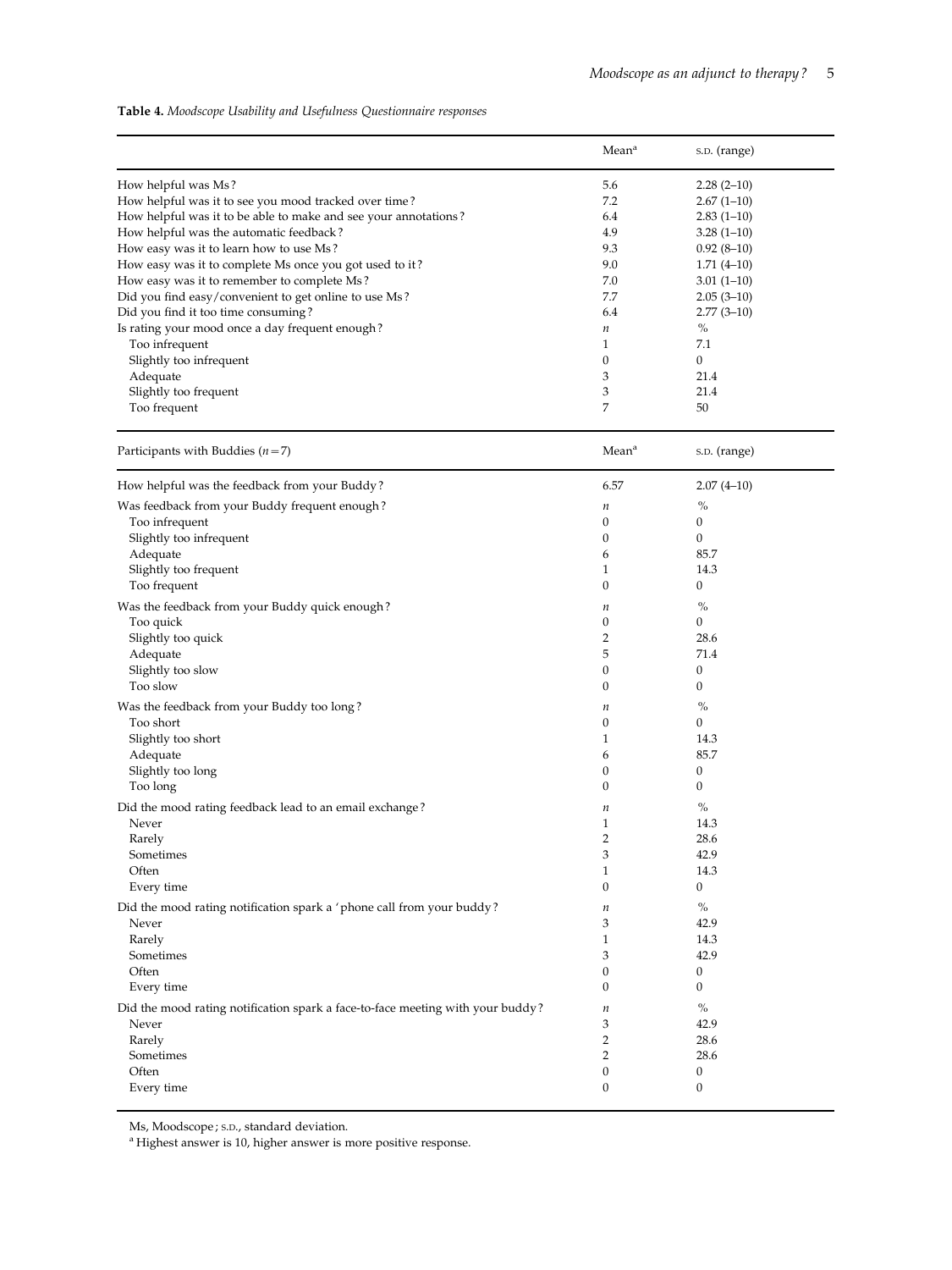but there was a range in responses. Two participants with less favourable opinions explained their reasons:

I personally did not find a numerical quantification of my mood helpful. I feel that daily introspection is a retrograde step.

I would be in a pretty decent mood, and I would complete the questionnaire accordingly, and then the results would indicate that I was actually in a much worse mood than I thought I was. This would make me doubt my ability to assess my inner state which would put me in a worse mood.

Unexpectedly low mood scores were also discussed in the focus groups. A few participants expressed similar opinions but, for the majority, the unexpected mood scores were beneficial, leading to raised awareness and acting as a precursor to taking action:

Some days it was very low, and I felt going into it that it would be the same as yesterday … so it did force me to analyse: well what happened then? What is going on?'

However, tracking mood did not generally provide new insights but only affirmed or validated what participants already knew. Most appreciated the affirmation:

It just affirms what you've been feeling in the day, so you can be like 'hey I'm having a bad day, that's alright', rather than worrying about it.

# Seeing and making annotations

The helpfulness of seeing and making annotations on the graph varied (6.4/10). Participants for whom the assessment provided no new insight stated that they were already aware of the influences on their mood; and participants who felt negatively about tracking mood also felt negatively about annotating influences. It was participants for whom the process provided welcomed new insights into mood who found annotating the graph useful.

It really helps to see a picture ; it really brings it to life. But I was quite surprised by the changes. I was a bit concerned about myself but then you click up an explanation and go ' oh yeah'.

# The automated feedback

Automated feedback was not seen as helpful (4.9/10). However, responses ranged from 1 to 10. There were two different types of automated feedback: a percentage score after each test that is plotted on the graph and supportive comments generated by the site. The more factual feedback was preferred.

You can tell it's automated [feedback] and all it's done is the maths for you ... 'Congratulations or commiserations, you've gone up or down', it's very formulaic in the way it was presented … I know, some people, it made them feel worse … it was a little bit patronizing.

You almost wanted to get to the end, to the graph point, because that was a bit more logical and serious.

#### Usability of the website

Participants reported Moodscope as easy to learn to use  $(9.3/10)$ , easy to complete  $(9.0/10)$  and easy to get online (7.7/10) and reasonably easy to remember to complete (7.0/10). The focus groups elaborated on issues relating to access and privacy.

I think personally for me it was whether you had the space – you need the internet to do it … you don't really want to do it at work because you don't want your work colleagues to see it and you don't really want to open up your lap top when you got home from work at 8 o'clock at night.

# Frequency and regularity of completion

Although completing the mood assessment was not too time-consuming (6.4/10), daily completion was seen by 50% of participants as ' too frequent', and by 21% as ' slightly too frequent'. Table 2 highlights the dwindling use of Moodscope over the course of 12 weeks, with a mean of only 2.6 visits a week or lower after week 8. Five participants did not complete any Moodscope assessments in week 12.

The focus groups highlighted the importance of motivation for continued use, with one participant describing completing Moodscope as 'like going to the gym'. Maintaining motivation was a particular issue for participants who were not discovering anything new, and during periods in which their mood was stable.

I'm hoping that ultimately it will flag up when I'm on the way back down again; the only thing is that these things don't happen very often and am I going to be up for doing Moodscope everyday when everything seems to be running smooth ?

However, the importance of regular completion for identifying changes in mood was recognized in the focus groups.

I think only if you do it daily will you get a pattern, because when you just do it every few days, you'll do it when you're in a good mood, and when you're feeling crap you won't get around to it or, if you're having a really good head-space, you'll think ' I'll do it later'.

# Non-use and attrition

Three of the four participants who dropped out felt more negatively about Moodscope: one participant's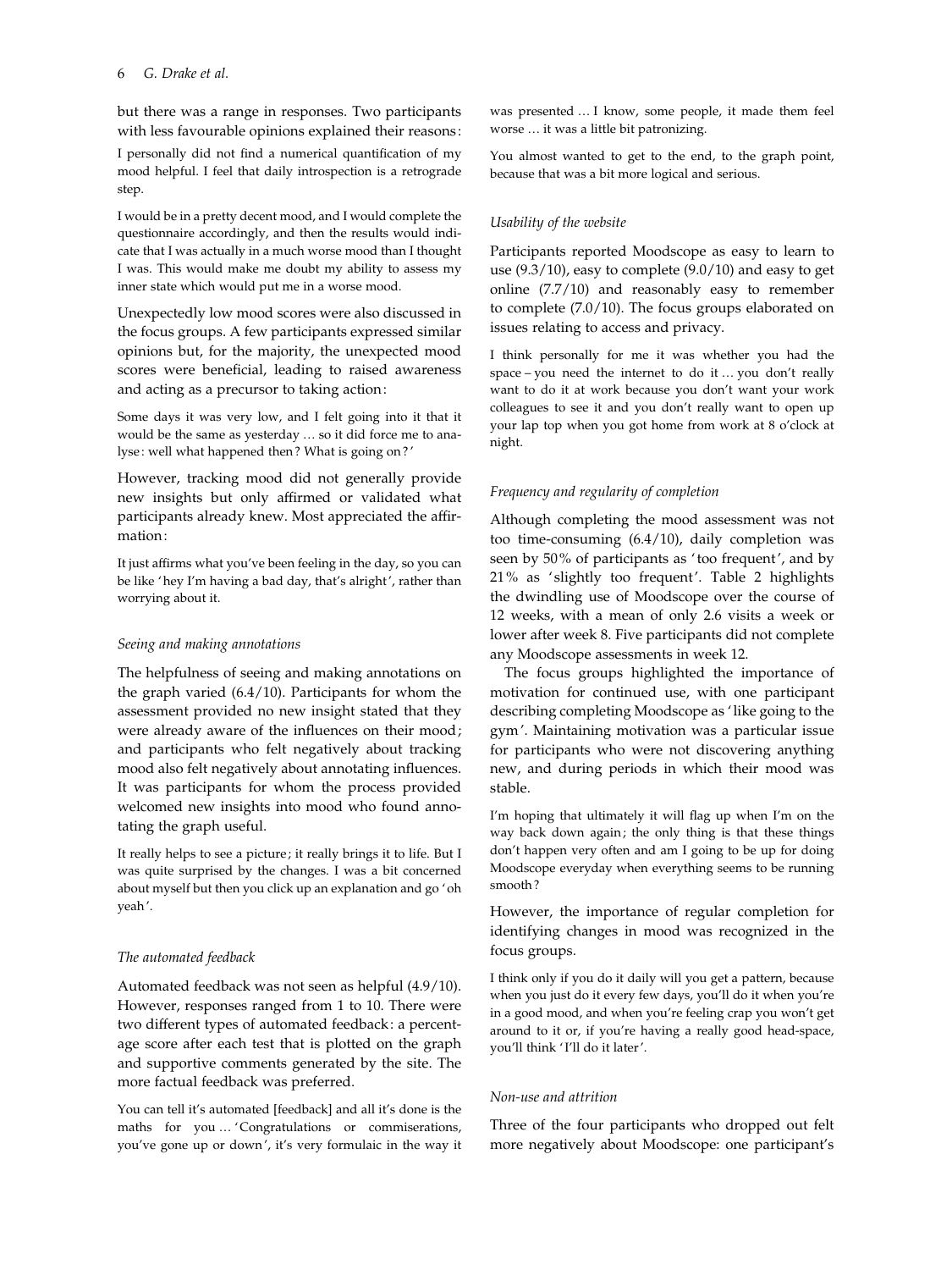primary reason for dropping out was the nature of the feedback received; she found the automated support patronizing and the objective representation of her mood detrimental. Two participants did not find the tool at all helpful and expected it be 'more like therapy'. The fourth simply reported not having time to complete the study.

#### Social support: the buddy system

Nine participants chose to have a buddy and seven of these completed the buddy-related items. The mean helpfulness of feedback was 6.6/10. Eighty-five per cent of participants felt that the feedback they received was frequent enough, and the right length, 28% felt feedback came ' slightly too quickly', and the remainder felt it was ' adequate'. The most common type of feedback was email exchange (' often' for one participant, ' sometimes' for three and ' rarely' for two participants), with telephone calls and face-to-face meeting being less common (Table 3).

# Types of feedback and support

Genuine concern and subtle encouragement in feedback were most appreciated. There were mixed attitudes towards the use of humour; participants with lower mood were less receptive. Several participants simply appreciated knowing someone was receiving their score.

A big part of depression is feeling alone and even if they're just getting an email that says so and so is having a crap day, then at least someone else there knows.

# Burden and guilt

Some participants felt uncomfortable receiving feedback and several participants highlighted the negative consequences of the new dynamic created by the perceived burden placed on their buddy:

I did it once and received a text from him saying ' are you okay ?' and I thought 'what are you going on about ? Leave me alone.' So it didn't make me feel very comfortable.

Concerns about the potential impact on buddies were discussed by all participants, leading some to feel guilty, particularly when their mood score seemed to be inaccurately low:

I think it's a huge burden … I think they would've felt that they have to support me if they've seen all these thirties; they'd think I was suicidal and I wasn't anywhere near it. I just think it wasn't fair.

This perceived burden led one participant to moderate her responses on the mood assessment but most participants said it did not affect their score.

I didn't change the data. I didn't really; the Buddy was my housemate as well. I suppose I did like play it down a little bit.

Just less than half the sample completed the study without a buddy. These participants gave the negative aspects outlined above as reasons for their decision.

### The potential clinical role of Moodscope

In the focus groups, participants discussed their uncertainty about what the tool was for: ' Is it a monitoring tool or a counselling tool ?' Most participants agreed that it could be useful for the initial identification of patterns and influences on mood before or with another therapy.

I think you could use it as a support. You know other cases where you have diaries and you've got to track things, could you use that instead ? But it's a support, not to solve.

One participant thought Moodscope would be beneficial for people who may feel uncomfortable going to the doctor.

I think for a lot of guys I know who wouldn't want to say ' I'm struggling doctor' I think that would be a great use to them. I think if people know about it in the privacy of their own homes they can try and help themselves … to identify what's bothering them and maybe give them the confidence to then go a step further and see the doctors. That's where I see its use as being.

Finally, despite questioning the benefits of the tool for themselves, participants were favourable about acceptability and feasibility of Moodscope for new users.

I think If you're experiencing mental health for the first time then yeah that's a really good thing, but it sounds like were all quite far down the help-line. I know I'm four or five years down the line of being in the system and having help it gets to the point where you're pretty aware [of your mood].

#### Discussion

Average weekly Moodscope scores were significantly correlated with PHQ-9 scores for depression for all weeks and GAD-7 scores for anxiety for all except 1 week, suggesting a valid measure of mood. There is strong internal consistency and external evidence of convergent and discriminant validity in the original PANAS development study (Watson et al. 1988). However, the adjectives were validated over 20 years ago in a private US college student and employee population and this may be why some of our participants thought several of the adjectives inappropriate descriptors of daily mood. The current validity and acceptability of the PANAS adjectives may need to be revisited.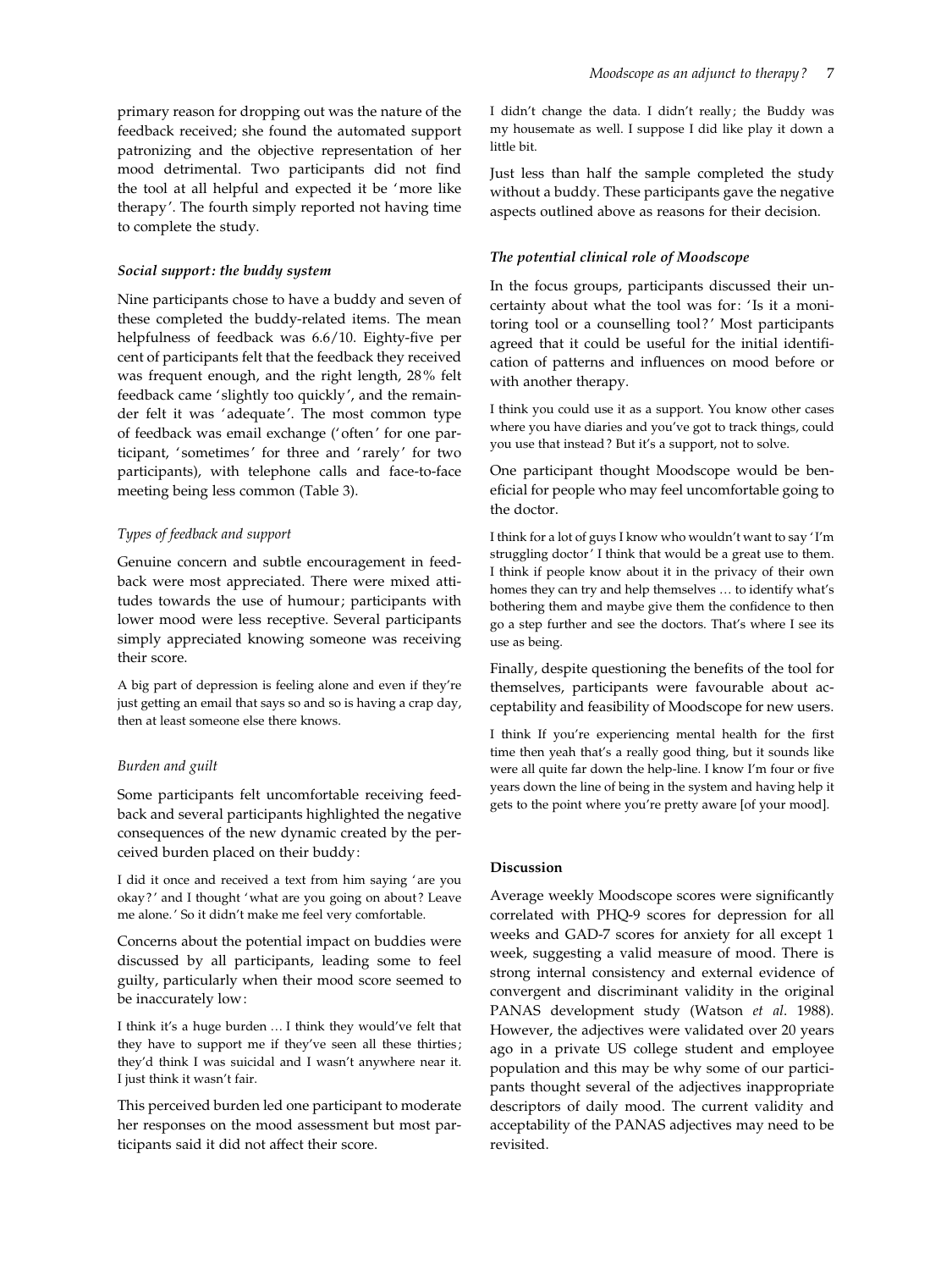Furthermore, participants preferred to reflect on overall daily mood rather than momentary reactive fluctuations; in the original PANAS study these were found to be equivalent (Watson et al. 1988). However, Myin-Germeys et al. (2009) argue that the dynamic patterns of reactivity to the environment, captured with 'in the moment' assessments, are essential features of affective disorders. They might also enable participants to begin to identify contextual factors that affect them, so this is an issue for future research.

Participants acknowledged the importance of regular completion and recognized the potential for a distorted portrayal of mood with less regular completion, which has also been found by Ben-Zeev et al. (2012). However, rates of use dwindled substantially over the 12 weeks and participants felt that daily use of the tool was too frequent. Alongside fitting Moodscope into a routine, four factors seemed to influence use and acceptability:

- (1) The automated supportive feedback was perceived as patronizing and unhelpful. A more straightforward layout would have been preferred.
- (2) Whether the tool was providing new insights into mood-affected motivation to continue with regular completion; participants who reported being aware of influences and fluctuations in their mood reported most difficulties with motivation.
- (3) Participants' attitudes towards the concept of mood tracking affected acceptability of the tool; several participants reported not wanting to dwell on low mood. Such preferences should be recognized, particularly in light of the negative consequences of overly scrutinizing one's mood found by Swinkels & Giuliano (1995).
- (4) Attitudes toward the buddy system varied: some participants were concerned about the intrusiveness of the system and the new dynamic it created with their friends. Half the sample completed the tool without a buddy and all participants discussed the burden placed on their buddy. The one-way automated nature of the email-based social support system may preclude some of the benefits of subjective social support for depression found in previous research (George et al. 1989; Moak & Agrwal, 2010). Feedback generally from buddies was low in frequency. Guidelines on what is expected from buddies may improve this aspect of the tool.

Each of these factors relates to the uncertainty expressed by all participants about the role of, and target group for, Moodscope. Participants felt it would be useful for people experiencing low mood for the first time, which was not the case for the majority of our sample. As with all psychological therapies, the concept of mood tracking will not be acceptable to all. Several individuals simply did not find it helpful; this should be expected in the wider population.

Refining the target group and role of the tool may go some way to improving rates of use. However, previous research found similar problems with continued motivation to use open-access online tools, with rates of completion as low as 1% for a 12-week online program for panic (Farvolden et al. 2005), and for all modules of an open access site for depression (Christensen et al. 2004).

Eysenbach (2005) highlights the importance of differentiating between attrition from a trial and non-usage of a site, stating that, with internet-based studies, usability and technological factors can affect website adherence. Four participants in our study dropped out of the trial early on but a potentially greater concern in terms of wider acceptability was non-use of the site among participants who completed the study.

Participants in previous web-based intervention studies have reported time constraints, computer access and the burden of the program (too demanding, patronizing or fast paced) as reasons for non-use (Waller & Gilbody, 2009). Similarly, in our study, although participants found the tool easy to learn to use and complete, the demands of daily use, some mood adjectives and the automated feedback affected acceptability of the site. The latter two factors can be improved but motivation for regular use among participants who do not feel particularly negative about the site may be more difficult. Providing a definitive time-frame of use, for example a month, may improve motivation, but it may be that daily use is for most users unrealistically demanding.

People who took part in this study had a demographic profile that was not representative of the local community, suggesting that the appeal of this sort of program may be limited. A review of computerized CBT trials by Waller & Gilbody (2009) also found substantial differences between the educational demographics of individuals who took part (26–50% at university level) and the general population (14% higher education nationally), which suggests that this skewed set of characteristics are representative of those who are likely to take part in internet therapies generally.

# Limitations

Issues relating to acceptability and non-use of the site are limitations of the tool itself and were exactly the characteristics that we intended to measure. Drop-out from the study, although providing useful data on acceptability, left only 16 pairs for analysis. The results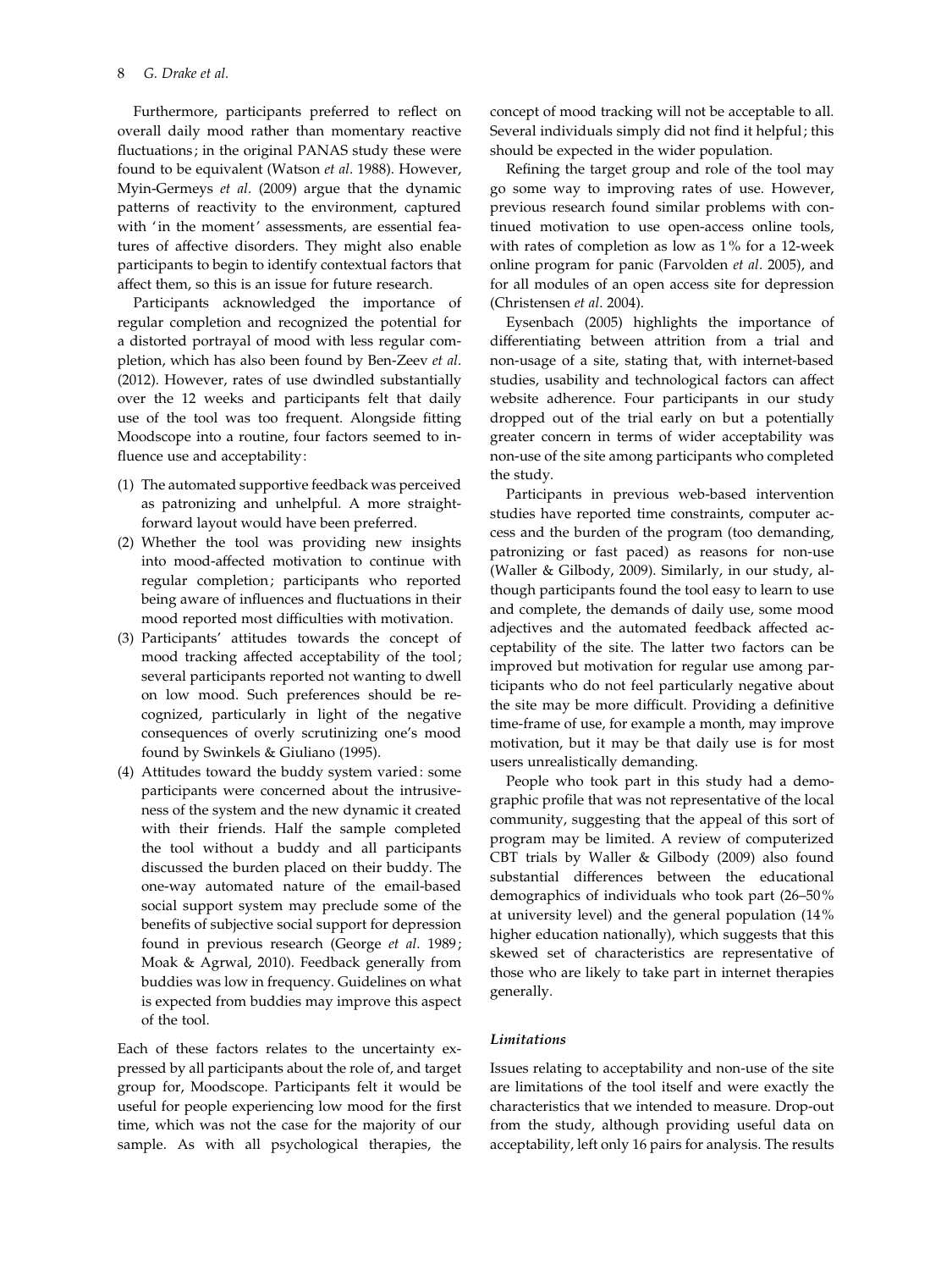#### Implications

With appropriate adjustments, Moodscope could be a useful online tool for clinicians to use, for example during waiting times for psychological treatment or a second visit with a GP. A month of daily use of Moodscope could provide a rich impression of influences on mood and patterns in mood fluctuations that might assist in diagnosis and inform treatment choices. These patient-driven continuous diagnostic assessments have been suggested as important to furthering our understanding of mental ill health and/or as 'unlocking the " black box " of DSM and ICD diagnoses' (de Groot, 2010).

For individuals who benefit from the buddy system and from mood tracking generally, the tool could be an ongoing adjunct to therapy. This echoes therapists' views that self-help can enhance rather than replace therapist-led therapy (Audin et al. 2003).

Finally, issues relating to the validity of the mood measure, the acceptability of site features and motivation for regular use are likely to be relevant for many similar online tools. We provide here an exemplar of how the use of a mixed methods approach, in particular the inclusion of qualitative data from participants who drop out along with data from those who complete, can give a thorough impression of a tool's acceptability, and pave the way for larger efficacy trials.

#### Acknowledgements

This study was funded by National Institute for Health Research (NIHR) Biomedical Research Centre for Mental Health at the South London and Maudsley National Health Trust (NHS) Foundation Trust and Institute of Psychiatry, King's College London.

### Declaration of Interest

None.

#### References

Audin K, Bekker HL, Barkham M, Foster J (2003). Self-help in primary care mental health: a survey of counsellors' and psychotherapists' views and current practice. Primary Care Mental Health 1, 89–100.

- Ben-Zeev D, McHugo GJ, Xie H, Dobbins K, Young MA (2012). Comparing retrospective reports to real-time/ real-place mobile assessments in individuals with schizophrenia and a non-clinical comparison group. Schizophrenia Bulletin 38, 396–404.
- Christensen H, Griffiths KM, Korten AE, Brittliffe K, Groves C (2004). A comparison of changes in anxiety and depression symptoms of spontaneous users and trial participants of a cognitive behavior therapy website. Journal of Medical Internet Research 6, e46.
- Corbin J, Strauss A (2008). Basics of Qualitative Research : Techniques and Procedures for Developing Grounded Theory. Sage : Thousand Oaks, CA.
- de Groot P (2010). Patients can diagnose too: how continuous self-assessment aids diagnosis of, and recovery from, depression. Journal of Mental Health 19, 352–362.
- Eysenbach G (2005). The law of attrition. Journal of Medical Internet Research 7, e11.
- Farvolden P, Denissof E, Selby P, Bagby RM, Rudy L (2005). Usage and longitudinal effectiveness of a web-based self-help CBT behavioural therapy program for panic disorder. Journal of Medical Internet Research 7, 7.
- Foroushani P, Schneider J, Assareh N (2011). Meta-review of the effectiveness of computerised CBT in treating depression. BMC Psychiatry 11, 131.
- George LK, Blazer DG, Hughes DC, Fowler N (1989). Social support and the outcome of major depression. British Journal of Psychiatry 154, 478–485.
- Moak Z, Agrwal A (2010). The association between perceived interpersonal social support and physical and mental health: results from the National Epidemiological Survey on Alcohol and Related Conditions. Journal of Public Health 32, 191–201.
- Myin-Germeys I, Oorschot M, Collip D, Lataster J, Delespaul P, van Os J (2009). Experience sampling research in psychopathology : opening the black box of daily life. Psychological Medicine 39, 1533–1547.
- Speck V, Cuijpers P, Nyklicek I, Riper H, Keyzer J, Pop V (2007). Internet-based cognitive behaviour therapy for symptoms of depression and anxiety: a meta-analysis. Psychological Medicine 37, 319–328.
- Spitzer RL, Kroenke K, Williams JBW (1999). Validation and utility of a self-report version of PRIME-MD: the PHQ primary care study. Primary Care Evaluation of Mental Disorders. Patient Health Questionnaire. Journal of the American Medical Association 282, 1737–1744.
- Spitzer RL, Kroenke K, Williams JBW, Lowe B (2006). A brief measure for assessing generalized anxiety disorder, the GAD-7. Archives of Internal Medicine 166, 1092–1097.
- Swinkels A, Giuliano TA (1995). The measurement and conceptualization of mood awareness : attention directed towards one's mood states. Personality and Social Psychology Bulletin 21, 934–949.
- Waller R, Gilbody S (2009). Barriers to the uptake of computerized cognitive behavioural therapy : a systematic